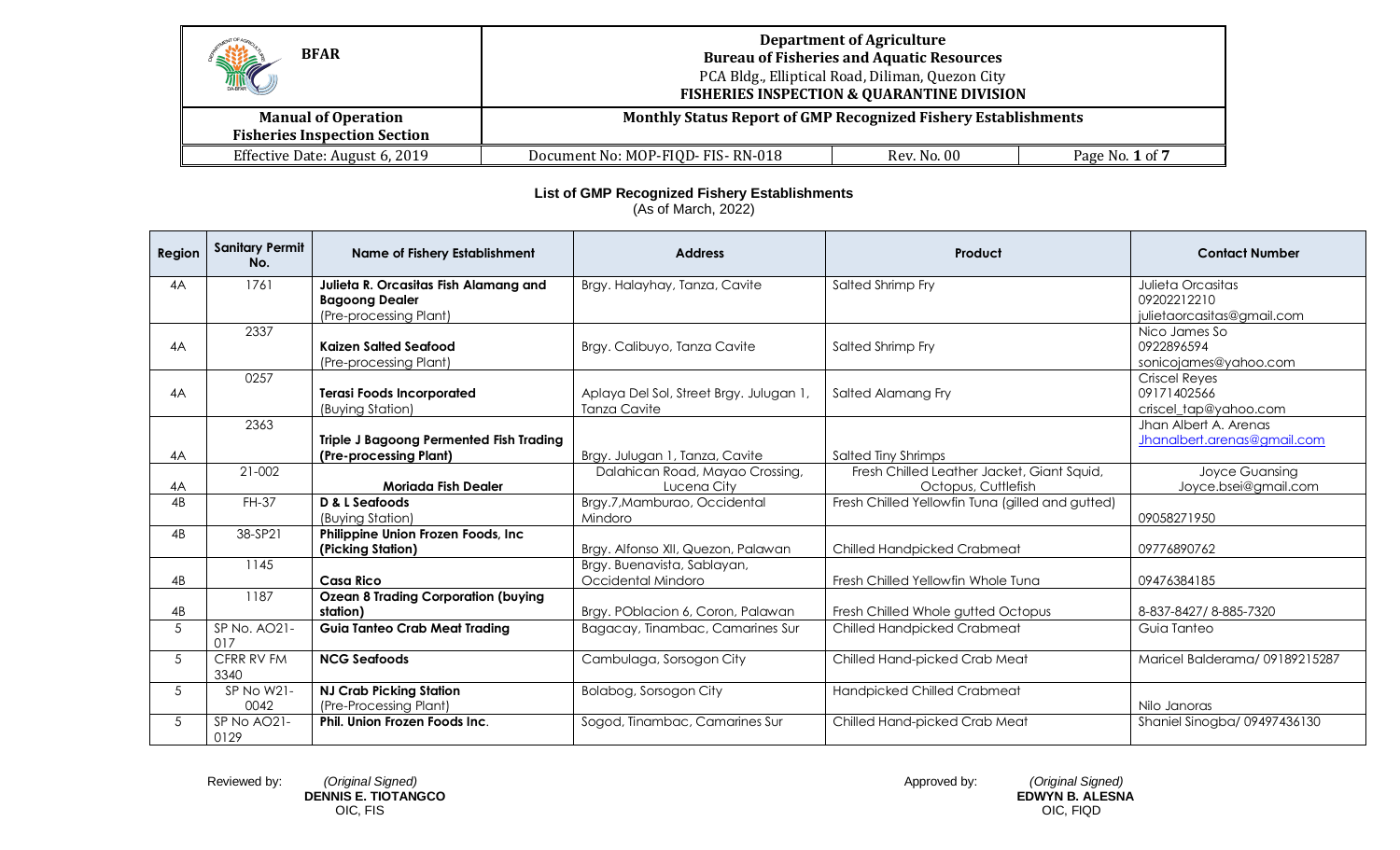| <b>BFAR</b><br><b>ANGEL AND STREET</b>                            | <b>Department of Agriculture</b><br><b>Bureau of Fisheries and Aquatic Resources</b><br>PCA Bldg., Elliptical Road, Diliman, Quezon City<br><b>FISHERIES INSPECTION &amp; QUARANTINE DIVISION</b> |             |                 |
|-------------------------------------------------------------------|---------------------------------------------------------------------------------------------------------------------------------------------------------------------------------------------------|-------------|-----------------|
| <b>Manual of Operation</b><br><b>Fisheries Inspection Section</b> | <b>Monthly Status Report of GMP Recognized Fishery Establishments</b>                                                                                                                             |             |                 |
| Effective Date: August 6, 2019                                    | Document No: MOP-FIQD- FIS-RN-018                                                                                                                                                                 | Rev. No. 00 | Page No. 2 of 7 |

| 5              | SP No.196   | <b>Vinzons Marine Products Incorporated</b>                                    | Sabang, Vinzons, Camarines Norte                           | Salted Alamang                                                                               | Joseph Segundo/ 09175803801 |
|----------------|-------------|--------------------------------------------------------------------------------|------------------------------------------------------------|----------------------------------------------------------------------------------------------|-----------------------------|
| $\overline{7}$ | D-008       | <b>AMR Seafood Trading</b><br>(Picking Station)                                | Sitio Sayao, Brgy. Bantique, Bantayan<br>Island, Cebu City | Handpicked Crabmeat<br>(cooked and chilled)                                                  |                             |
| $\overline{7}$ | $110-A$     | <b>Bautista Crab Buying &amp; Processing</b><br>(Pre-processing Plant)         | Tugod, Inabanga, Bohol                                     | Hand-picked Crabmeat<br>(cooked and chilled)                                                 |                             |
|                | D-003       | <b>LGC Seafoods Trading</b>                                                    | Bantique, Bantayan Island, Cebu                            | Chilled Hand-picked crabmeat                                                                 | 0907-557-1721               |
| $\overline{7}$ | B-043       | <b>Dalupapa Buying Station</b><br>(Buying Station)                             | Nailon, Bogo City, Cebu                                    | Hand-picked Crabmeat (cooked and chilled)<br>Chilled Giant Squid Tube                        |                             |
| $7^{\circ}$    | 0495        | Rebecca E. Garcia Crab Buying and<br>Processing<br>(Pre-processing Plant)      | Busalian, Jao Island, Bohol                                | Hand-picked Crabmeat (cooked and chilled)                                                    |                             |
| $\overline{7}$ | 0117        | Ma. Violeta Buying Station<br>(Buying Station)                                 | Daang Lungod, Odlot, Bago City,<br>Cebu                    | Fresh Chilled Giant squid (tube)                                                             |                             |
| $\overline{7}$ | F-018-16    | <b>SM Fishers Buying Station</b><br>(Pre-processing Plant)                     | Mancilang, Madridejos Bantayan<br>Island, Cebu             | Chilled Handpicked Crabmeat<br><b>Chilled Scallop Adductor Muscle</b><br>Fresh Chilled squid |                             |
| $\overline{7}$ | D-005       | <b>Royal Lighthouse International</b><br>Corporation<br>(Pre-processing Plant) | Bantigue, Bantayan, Cebu                                   | Hand-picked Crabmeat (cooked and chilled)                                                    |                             |
|                | F-1639      | <b>Ten Point Manufacturing Corporation</b><br>(Buying Station)                 | R.T. Diao St., SUba, Bayawan City,<br>Negros Oriental      | Fresh Chilled Tuna Whole                                                                     |                             |
| $\overline{7}$ | R-026       | <b>Yan Yan Marine Products</b><br>(Buying Station)                             | Suba, Bantayan Cebu City                                   | Chilled Boiled Blood Cockle Meat                                                             |                             |
| 8              | 177         | <b>Estela Buying Station</b><br>(Buying Station)                               | A Mabini St., Sta. Cruz, Macrohon<br>Southern Leyte        | Fresh Chilled Giant Squid                                                                    |                             |
| 8              | 1150        | <b>Millenium Ocean Star Corporation</b><br>(Pre-processing Plant)              | Brgy. Payao, Catbalogan City, Samar                        | Hand-picked Crabmeat (cooked and chilled)                                                    |                             |
| 8              | 0185        | <b>Sunrise Marine Product Picking Plant</b><br>(Pre-processing Plant)          | Bgry. Hollywood, Guiuan, Eastern<br>Samar                  | Hand-picked Crabmeat (cooked and chilled)<br><b>Fresh Chilled Cephalopods</b>                |                             |
| 8              | SPC2019-286 | <b>Solomon Buying Station</b><br>(Buying Station)                              | Sta. Sofia, Padre Burgos, Southern<br>Leyte                | Fresh Chilled Giant Squid                                                                    |                             |
| 8              | 012         | <b>Tenpoint Manufacturing Corporation</b><br>(Buying Station)                  | Brgy. 05, Poblacion, Maydolong,<br>Eastern Samar           | Fresh Chilled Tuna (whole)                                                                   |                             |
| 9              | 1682        | <b>Aquatic Ace Corporation</b><br>(Buying Station)                             | Sangali, Zamboanga City                                    | Fresh Chilled Octopus and Tuna                                                               |                             |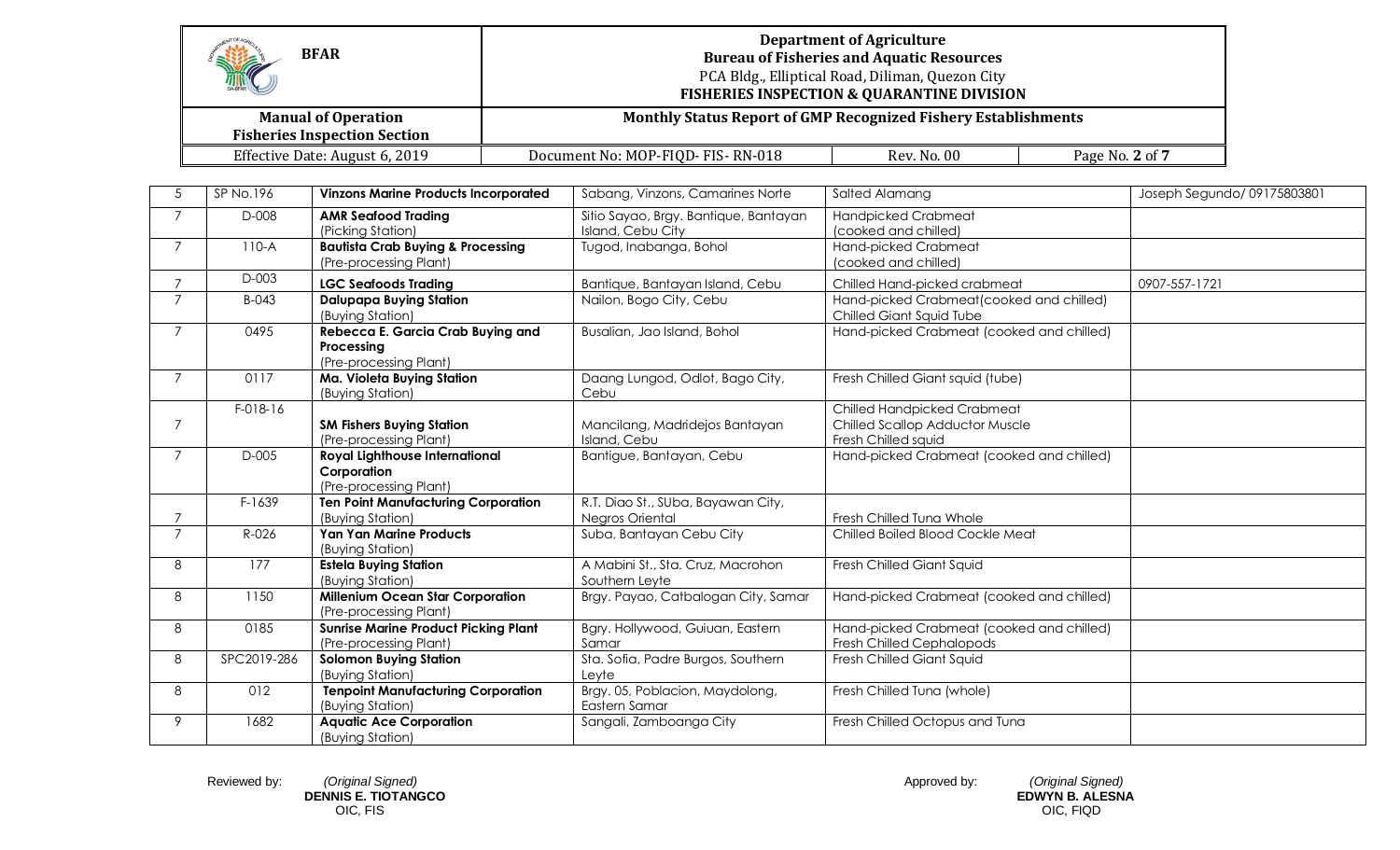|   |           | <b>BFAR</b>                                                                  |                                                                      | <b>Department of Agriculture</b><br><b>Bureau of Fisheries and Aquatic Resources</b><br>PCA Bldg., Elliptical Road, Diliman, Quezon City<br><b>FISHERIES INSPECTION &amp; QUARANTINE DIVISION</b> |                                           |
|---|-----------|------------------------------------------------------------------------------|----------------------------------------------------------------------|---------------------------------------------------------------------------------------------------------------------------------------------------------------------------------------------------|-------------------------------------------|
|   |           | <b>Manual of Operation</b><br><b>Fisheries Inspection Section</b>            | Monthly Status Report of GMP Recognized Fishery Establishments       |                                                                                                                                                                                                   |                                           |
|   |           | Effective Date: August 6, 2019                                               | Document No: MOP-FIQD- FIS-RN-018                                    | <b>Rev. No. 00</b>                                                                                                                                                                                | Page No. 3 of 7                           |
| 9 | 1900248   | <b>CN Marine Products</b><br>(Buying Station)                                | J. Johnston St., San Jose Gusu<br>Baliwasan, Zambaonga City          | Fresh Chilled Cephalopods                                                                                                                                                                         |                                           |
| 9 | 1508690   | <b>Den-Den Buying Station</b><br>(Buying Station)                            | Don Navarro, R.T. Boulevard,<br>Zamboanga City                       | Fresh Chilled Octopus                                                                                                                                                                             | Cell# 09193085113                         |
| 9 | 1800671   | <b>SOS Marine Product Trading</b><br>(Buying Station)                        | J. Johnston St., San Jose Gasu,<br>Zamboanga City                    | <b>Fresh Chilled Cephalopods</b>                                                                                                                                                                  |                                           |
| 9 | 1403564B  | Millenium Ocean Star Corp. - Baliwasan                                       | Brgy. Baliwasan, Seaside, Zamboanga                                  | Fresh Chilled Octopus, Cuttlefish and Squid<br>Fresh Chilled Grouper/Parrot Fish/Ribbon<br>Fish/Leather jacket<br>Fresh Chilled Spanner Crab                                                      |                                           |
| 9 | 1403564A  | (Buying Station)<br>Millenium Ocean Star Corp. - Sangali<br>(Buying Station) | City<br>PFDA Compound, Sangali,<br>Zamboanga City                    | Fresh Chilled Octopus, Cuttlefish and Squid                                                                                                                                                       |                                           |
| 9 | 00019-10  | <b>Mega Fishing Corporation</b><br>(Ice Plant)                               | Talisayan, Zamboanga City                                            | Ice                                                                                                                                                                                               | Tel# 982-0282                             |
| 9 | 1204378-B | NY-1 Marine Resources and Ice Plant<br>Corporation<br>(Ice Plant)            | Sinunuc, Zamboanga City                                              | Ice                                                                                                                                                                                               | Tel# 983-0849                             |
| 9 | 1204378   | NY-2 Marine Resources & Ice Plant Corp<br>(Ice Plant)                        | Talisayan, Zamboanga City                                            | Ice                                                                                                                                                                                               | Tel# 983-0849                             |
| 9 | 1508325   | <b>Omar Salim Buying Station</b><br>(Buying Station)                         | J. Johnston St., San Jose Gusu,<br>Zamboanga City                    | Fresh Frozen Octopus, Cuttlefish and Squid                                                                                                                                                        |                                           |
| 9 | 1304851   | <b>Permex Producer and Exporter</b><br>Corporation<br>(Ice Plant)            | Dumagsa, Talisayan, Zamboanga City                                   | Ice                                                                                                                                                                                               |                                           |
| 9 | 1900321   | <b>PW Marine Product</b><br>(Buying Station)                                 | Catalina Homes Sta. Catalina,<br>Zamboanga City                      | Fresh Chilled Octopus                                                                                                                                                                             |                                           |
| 9 | 1710696   | <b>RR Marketing</b><br>(Buying Station)                                      | J. Johnson St., San Jose Gusu,<br>Baliwasan, Zamboanga City          | Fresh Chilled Cephalopods                                                                                                                                                                         |                                           |
| 9 | 1601455   | <b>Salim Enterprises Buying Station</b><br>(Buying Station)                  | Hawaii Drive, Talon-Talon, Zamboanga   Fresh Chilled Octopus<br>City |                                                                                                                                                                                                   |                                           |
| 9 | 1208334   | <b>Talib Buying Station</b><br>(Buying Station)                              | Baliwasan Grande, Zamboanga City                                     | Fresh Chilled Parrot Fish and Opaka-paka                                                                                                                                                          | Cell# 09263189397                         |
| 9 | 1205232-B | <b>YL Fishing Corporation</b><br>(Ice Plant)                                 | Talisayan, Zamboanga City                                            | Ice                                                                                                                                                                                               | Tel# (062) 993-0633<br>Fax#(062) 991-2777 |
| 9 | 1910686   | <b>Zamsea Products</b>                                                       | Baliwasan Seaside, Baliwasan                                         | Hand-picked Chilled Crab Meat                                                                                                                                                                     |                                           |

 Reviewed by: *(Original Signed)* Approved by: *(Original Signed)*  **DENNIS E. TIOTANGCO EDWYN B. ALESNA** OIC, FIS OIC, FIQD